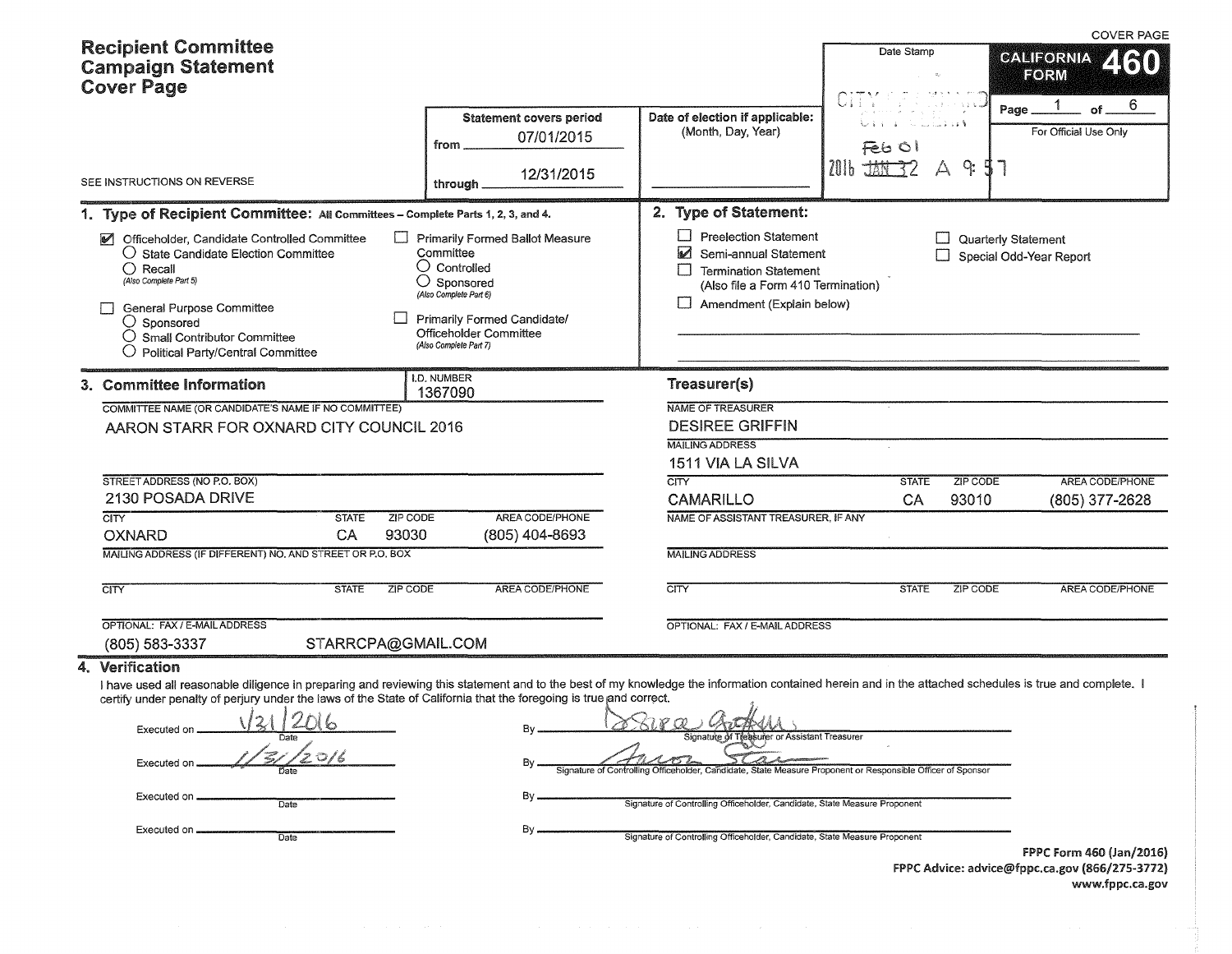## 5. Officeholder or Candidate Controlled Committee

| NAME OF OFFICEHOLDER OR CANDIDATE |  |
|-----------------------------------|--|

## AARON STARR

| OFFICE SOUGHT OR HELD (INCLUDE LOCATION AND DISTRICT NUMBER IF APPLICABLE) |      |                  |     |
|----------------------------------------------------------------------------|------|------------------|-----|
| CITY OF OXNARD COUNCIL MEMBER                                              |      |                  |     |
| RESIDENTIAL/BUSINESS ADDRESS (NO. AND STREET)                              | CITY | <b>STATE</b>     | 7IP |
| 2130 POSADA DRIVE                                                          |      | OXNARD, CA 93030 |     |

Related Committees Not Included in this Statement: List any committees not included in this statement that are controlled by you or are primarily formed to receive contributions or make expenditures *cm* behalf of your candidacy.

| <b>COMMITTEE NAME</b>    |                              |          | I.D. NUMBER  |                              |
|--------------------------|------------------------------|----------|--------------|------------------------------|
|                          |                              |          |              |                              |
|                          |                              |          |              |                              |
| NAME OF TREASURER        |                              |          |              | <b>CONTROLLED COMMITTEE?</b> |
|                          |                              |          | <b>N</b> YES | ∣ I NO                       |
| <b>COMMITTEE ADDRESS</b> | STREET ADDRESS (NO P.O. BOX) |          |              |                              |
|                          |                              |          |              |                              |
| <b>CITY</b>              | <b>STATE</b>                 | ZIP CODE |              | AREA CODE/PHONE              |
|                          |                              |          |              |                              |
| <b>COMMITTEE NAME</b>    |                              |          | I.D. NUMBER  |                              |
|                          |                              |          |              |                              |
|                          |                              |          |              |                              |
| NAME OF TREASURER        |                              |          |              | CONTROLLED COMMITTEE?        |
|                          |                              |          | I TYES       | $\Box$ No                    |
| <b>COMMITTEE ADDRESS</b> | STREET ADDRESS (NO P.O. BOX) |          |              |                              |
|                          |                              |          |              |                              |
| <b>CITY</b>              | <b>STATE</b>                 | ZIP CODE |              | AREA CODE/PHONE              |

COVER PAGE - PART 2

**CALIFORNIA** FORM Page  $2$  of 6

## 6. Primarily Formed Ballot Measure Committee

NAME OF BALLOT MEASURE

| <b>BALLOT NO. OR LETTER</b> | <b>IURISDICTION</b> | <b>SUPPORT</b><br><b>PPOSE</b> |
|-----------------------------|---------------------|--------------------------------|
|-----------------------------|---------------------|--------------------------------|

identify the controlling officeholder, candidate, or state measure proponent, if any.

NAME OF OFFICEHOLDER, CANDIDATE, OR PROPONENT

| OFFICE SOUGHT OR HELD | <b>DISTRICT NO. IF ANY</b> |  |
|-----------------------|----------------------------|--|

| ISTRICT NO. IF ANY |  |  |
|--------------------|--|--|
|                    |  |  |

1. Primarily Formed Candidate/Officeholder Committee List names of offlceholder(s) or candidate(s) for which this committee is primarily formed.

| NAME OF OFFICEHOLDER OR CANDIDATE | OFFICE SOUGHT OR HELD | <b>SUPPORT</b><br>OPPOSE        |
|-----------------------------------|-----------------------|---------------------------------|
| NAME OF OFFICEHOLDER OR CANDIDATE | OFFICE SOUGHT OR HELD | <b>SUPPORT</b><br><b>OPPOSE</b> |
| NAME OF OFFICEHOLDER OR CANDIDATE | OFFICE SOUGHT OR HELD | <b>SUPPORT</b><br>OPPOSE        |
| NAME OF OFFICEHOLDER OR CANDIDATE | OFFICE SOUGHT OR HELD | <b>SUPPORT</b><br>OPPOSE        |

Attach continuation sheets if necessary

FPPC Form 460 (Jan/2016) FPPC Advice: advice@fppc.ca.gov (866/275-3772) www.fppc.ca.gov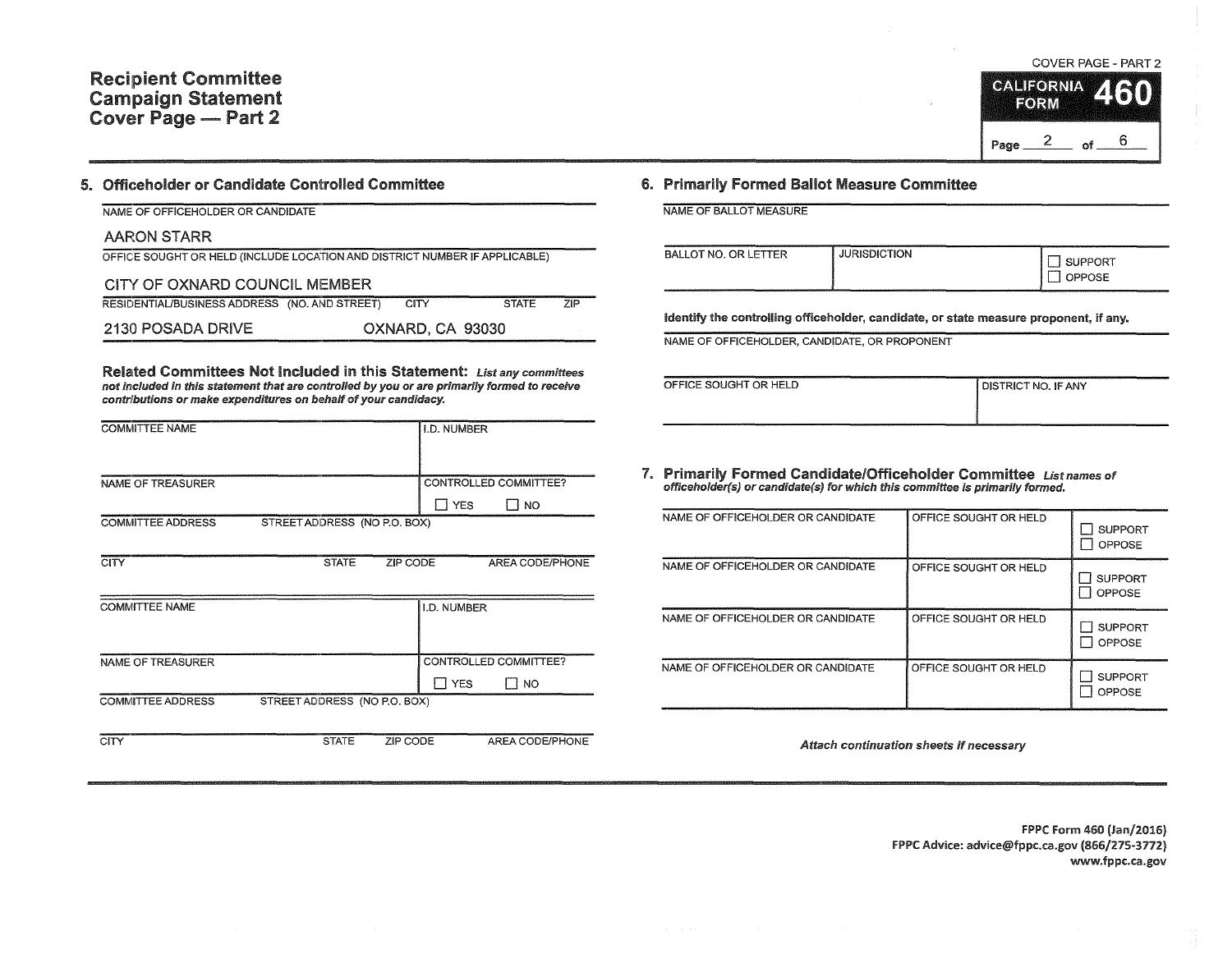| <b>Campaign Disclosure Statement</b>                      |  | Amounts may be rounded                                                    |       |                                                               |                   | <b>SUMMARY PAGE</b>                        |                                                                                      |
|-----------------------------------------------------------|--|---------------------------------------------------------------------------|-------|---------------------------------------------------------------|-------------------|--------------------------------------------|--------------------------------------------------------------------------------------|
| <b>Summary Page</b>                                       |  | to whole dollars.<br><b>Statement covers period</b><br>07/01/2015<br>from |       |                                                               |                   |                                            | <b>GALIFORNIA</b><br>2130<br>FORM                                                    |
| SEE INSTRUCTIONS ON REVERSE                               |  |                                                                           |       |                                                               | through _         | 12/31/2015                                 | 3<br>6.<br>Page_<br>of                                                               |
| NAME OF FILER                                             |  |                                                                           |       |                                                               |                   |                                            | <b>I.D. NUMBER</b>                                                                   |
| AARON STARR FOR OXNARD CITY COUNCIL 2016                  |  |                                                                           |       |                                                               |                   |                                            | 1367090                                                                              |
| <b>Contributions Received</b>                             |  | Column A<br>TOTAL THIS PERIOD<br>(FROM ATTACHED SCHEDULES)                |       | Column B<br>CALENDAR YEAR<br>TOTAL TO DATE                    |                   |                                            | <b>Calendar Year Summary for Candidates</b><br>Running in Both the State Primary and |
|                                                           |  | 0.00                                                                      |       |                                                               | 0.00              | <b>General Elections</b>                   |                                                                                      |
|                                                           |  | 0.00                                                                      |       |                                                               | 10,000.00         |                                            | 1/1 through 6/30<br>7/1 to Date                                                      |
|                                                           |  | 0.00                                                                      |       |                                                               | 0.00              | 20. Contributions                          |                                                                                      |
|                                                           |  | 0.00                                                                      |       |                                                               | 0.00              | Received                                   | $\sim$ $\sim$ $\sim$ $\sim$ $\sim$                                                   |
|                                                           |  | 0.00                                                                      |       |                                                               | 0.00              | 21. Expenditures<br>Made                   |                                                                                      |
|                                                           |  |                                                                           |       |                                                               |                   |                                            |                                                                                      |
| <b>Expenditures Made</b>                                  |  |                                                                           |       |                                                               |                   | <b>Expenditure Limit Summary for State</b> |                                                                                      |
|                                                           |  |                                                                           |       |                                                               | 1,439.45          | <b>Candidates</b>                          |                                                                                      |
|                                                           |  | 0.00 <sub>1</sub>                                                         |       |                                                               | 0.00              |                                            |                                                                                      |
|                                                           |  |                                                                           |       |                                                               | 1,439.45          |                                            | 22. Cumulative Expenditures Made*<br>(If Subject to Voluntary Expenditure Limit)     |
|                                                           |  | 0.00                                                                      |       |                                                               | 0.00              | Date of Election                           | Total to Date                                                                        |
|                                                           |  | 0.00                                                                      |       |                                                               | 0.00 <sub>1</sub> | (mm/dd/yy)                                 |                                                                                      |
|                                                           |  | 1,439.45                                                                  |       |                                                               | 1,439.45          |                                            |                                                                                      |
| <b>Current Cash Statement</b>                             |  |                                                                           |       |                                                               |                   | $I = I$                                    |                                                                                      |
|                                                           |  | 7,328.78                                                                  |       |                                                               |                   |                                            |                                                                                      |
|                                                           |  | 0.00                                                                      |       | To calculate Column B,<br>add amounts in Column               |                   |                                            |                                                                                      |
|                                                           |  | .01                                                                       |       | A to the corresponding                                        |                   |                                            | *Amounts in this section may be different from amounts                               |
|                                                           |  | 1,439.45                                                                  |       | amounts from Column B<br>of your last report. Some            |                   | reported in Column B.                      |                                                                                      |
|                                                           |  | 5,889.34                                                                  |       | amounts in Column A may<br>be negative figures that           |                   |                                            |                                                                                      |
|                                                           |  |                                                                           |       | should be subtracted from                                     |                   |                                            |                                                                                      |
| If this is a termination statement, Line 16 must be zero. |  |                                                                           |       | previous period amounts. If<br>this is the first report being |                   |                                            |                                                                                      |
|                                                           |  | 0.00                                                                      |       | filed for this calendar year,<br>only carry over the amounts  |                   |                                            |                                                                                      |
| <b>Cash Equivalents and Outstanding Debts</b>             |  |                                                                           | any). | from Lines 2, 7, and 9 (if                                    |                   |                                            |                                                                                      |
|                                                           |  | 0.00                                                                      |       |                                                               |                   |                                            |                                                                                      |
|                                                           |  | 10,000.00                                                                 |       |                                                               |                   |                                            | FPPC Form 460 (Jan/2016)                                                             |
|                                                           |  |                                                                           |       |                                                               |                   |                                            | FPPC Advice: advice@fppc.ca.gov (866/275-3772)                                       |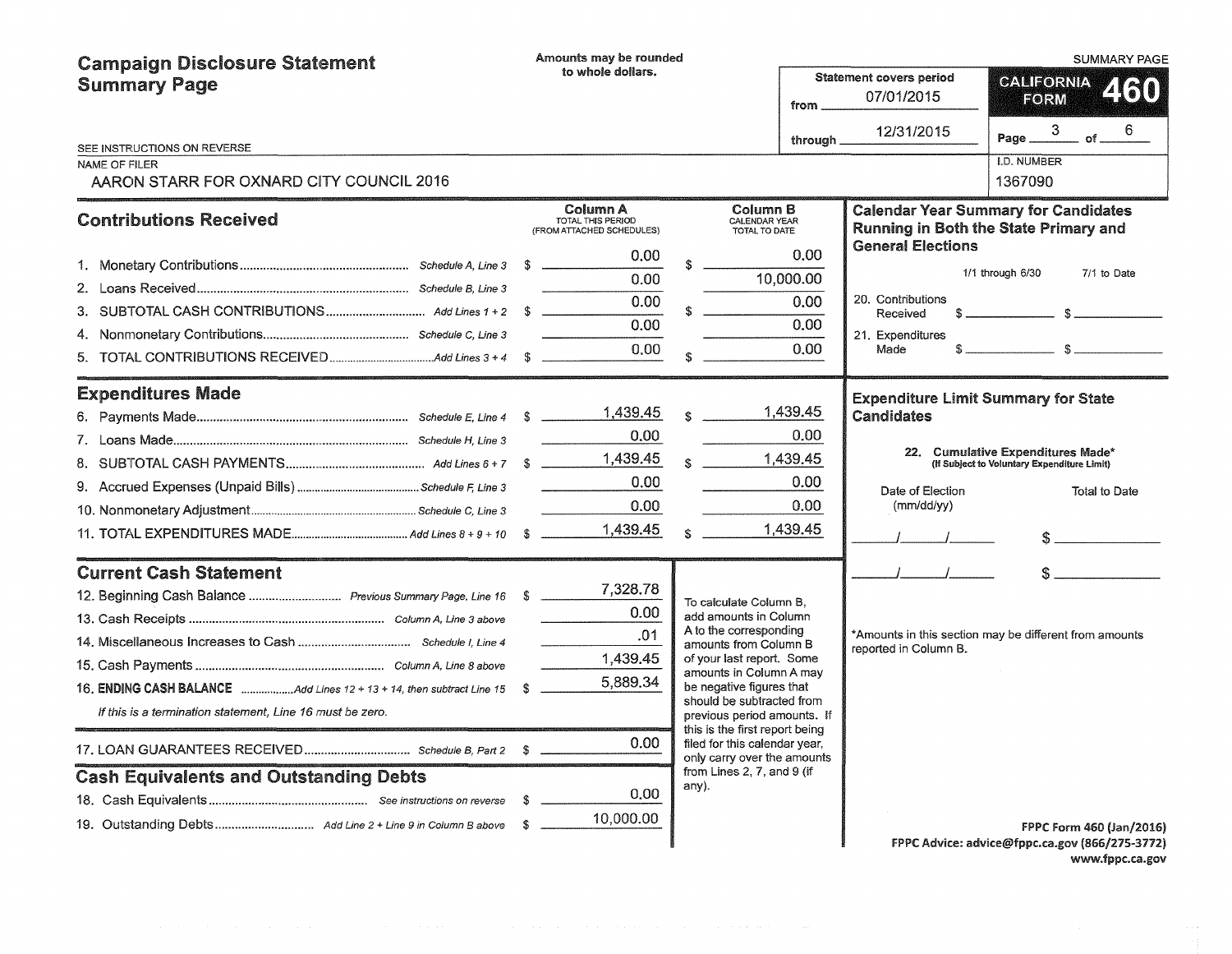| <b>Schedule E</b>                        | Amounts may be rounded<br>to whole dollars. | <b>Statement covers period</b> | SCHEDULE E<br>CALIFORNIA 460 |  |
|------------------------------------------|---------------------------------------------|--------------------------------|------------------------------|--|
| <b>Payments Made</b>                     |                                             | 07/01/2015<br>from             | <b>IFORMA</b>                |  |
| SEE INSTRUCTIONS ON REVERSE              |                                             | 12/31/2015<br>through          | Page                         |  |
| NAME OF FILER                            |                                             |                                | I.D. NUMBER                  |  |
| AARON STARR FOR OXNARD CITY COUNCIL 2016 |                                             |                                | 1367090                      |  |

CODES: If one of the following codes accurately describes the payment, you may enter the code. Otherwise, describe the payment

| CMP campaign paraphernalia/misc.                                  |     | MBR member communications                     | RAD. | radio airtime and production costs                        |
|-------------------------------------------------------------------|-----|-----------------------------------------------|------|-----------------------------------------------------------|
| CNS campaign consultants                                          |     | MTG meetings and appearances                  | RFD. | returned contributions                                    |
| CTB contribution (explain nonmonetary)*                           |     | OFC office expenses                           |      | SAL campaign workers' salaries                            |
| CVC civic donations                                               |     | <b>PET</b> petition circulating               |      | TEL t.v. or cable airtime and production costs            |
| FIL candidate filing/ballot fees                                  |     | PHO phone banks                               |      | TRC candidate travel, lodging, and meals                  |
| FND fundraising events                                            |     | POL polling and survey research               |      | TRS staff/spouse travel, lodging, and meals               |
| IND independent expenditure supporting/opposing others (explain)* |     | POS postage, delivery and messenger services  | TSF  | transfer between committees of the same candidate/sponsor |
| LEG legal defense                                                 |     | PRO professional services (legal, accounting) | VOT. | voter registration                                        |
| LIT campaign literature and mailings                              | PRT | print ads                                     |      | WEB information technology costs (internet, e-mail)       |

| NAME AND ADDRESS OF PAYEE<br>(IF COMMITTEE, ALSO ENTER I.D. NUMBER)              | CODE       | OR.<br>DESCRIPTION OF PAYMENT          | AMOUNT PAID |
|----------------------------------------------------------------------------------|------------|----------------------------------------|-------------|
| DESIREE GRIFFIN DBA TEAM BOOKKEEPING<br>1511 VIA LA SILVA<br>CAMARILLO, CA 93010 | <b>PRO</b> |                                        | 201.50      |
| THE UPS STORE<br>1650 E. GONZALES ROAD<br>OXNARD, CA 93036                       | <b>POS</b> |                                        | 224.00      |
| <b>NATIONBUILDER</b><br>448 S. HILL STREET #200<br>LOS ANGELES, CA 90013         |            | ONLINE CONTRIBUTION COLLECTION SERVICE | 251.00      |

| * Payments that are contributions or independent expenditures must also be summarized on Schedule D. | <b>SUBTOTAL \$</b><br>676.50 |
|------------------------------------------------------------------------------------------------------|------------------------------|
|------------------------------------------------------------------------------------------------------|------------------------------|

## Schedule E Summary

|                                                                                                                             | .376.50 |
|-----------------------------------------------------------------------------------------------------------------------------|---------|
|                                                                                                                             | 62.95   |
|                                                                                                                             | 0.00    |
| 4. Total payments made this period. (Add Lines 1, 2, and 3. Enter here and on the Summary Page, Column A, Line 6.) TOTAL \$ |         |

FPPC Form 460 (Jan/2016) FPPC Advice: advice@fppc.ca.gov (866/275-3772) www.fppc.ca.gov

and the company of the same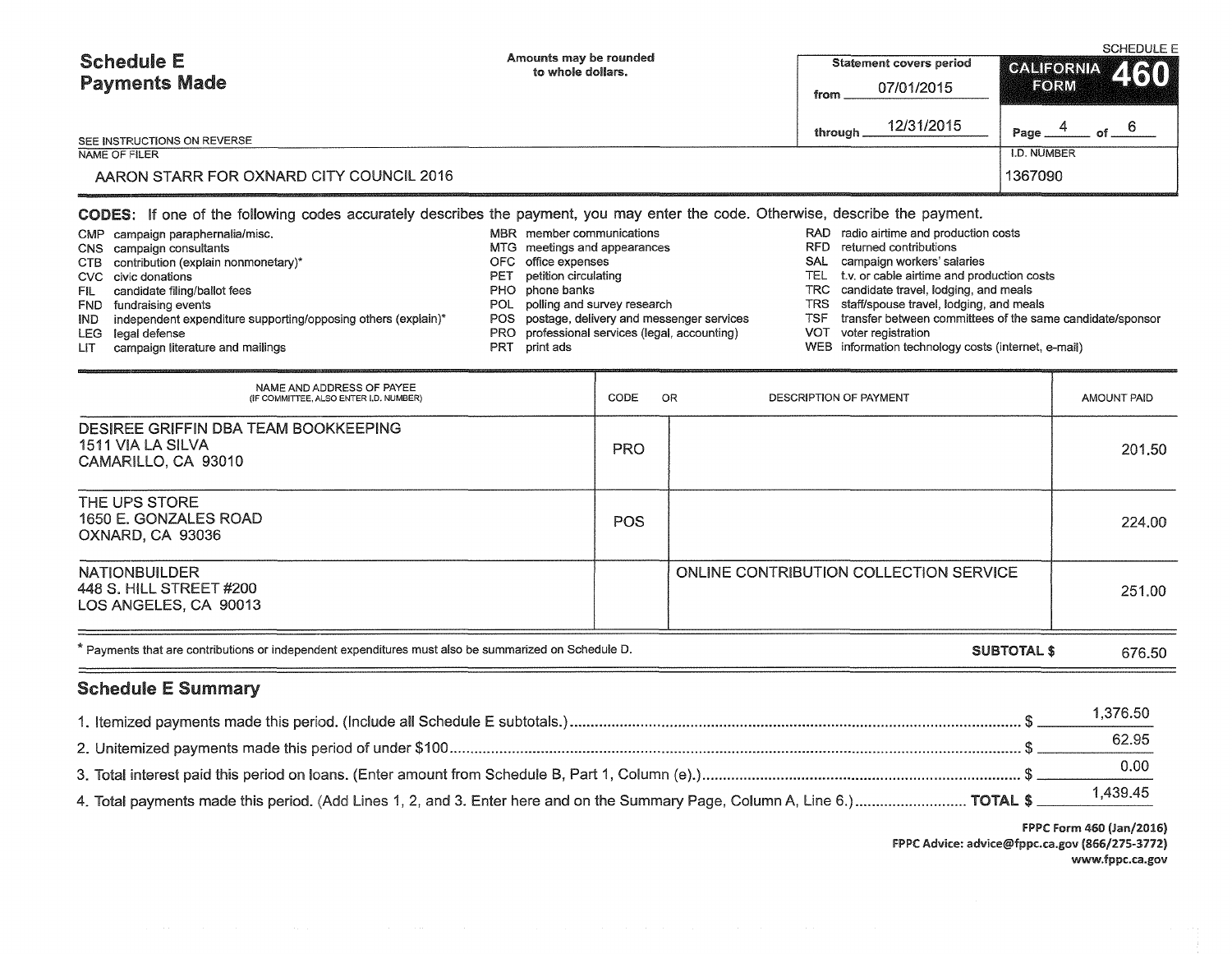| <b>Schedule E</b><br>(Continuation Sheet)<br><b>Payments Made</b>                                                                                                                                                                                                                                                                                 | Amounts may be rounded<br>to whole dollars.                                                      |                                                                                                                                                                                                                                                                                                                                                                                                                                                  | from<br>through | <b>Statement covers period</b><br>07/01/2015<br>12/31/2015                                                                                                  | <b>CALIFORNIA</b><br><b>FORM</b><br>5                     | SCHEDULE E (CONT.)     | 2130<br>-6  |        |
|---------------------------------------------------------------------------------------------------------------------------------------------------------------------------------------------------------------------------------------------------------------------------------------------------------------------------------------------------|--------------------------------------------------------------------------------------------------|--------------------------------------------------------------------------------------------------------------------------------------------------------------------------------------------------------------------------------------------------------------------------------------------------------------------------------------------------------------------------------------------------------------------------------------------------|-----------------|-------------------------------------------------------------------------------------------------------------------------------------------------------------|-----------------------------------------------------------|------------------------|-------------|--------|
| SEE INSTRUCTIONS ON REVERSE<br><b>NAME OF FILER</b>                                                                                                                                                                                                                                                                                               |                                                                                                  |                                                                                                                                                                                                                                                                                                                                                                                                                                                  |                 |                                                                                                                                                             |                                                           | Page                   | of.         |        |
| AARON STARR FOR OXNARD CITY COUNCIL 2016                                                                                                                                                                                                                                                                                                          |                                                                                                  |                                                                                                                                                                                                                                                                                                                                                                                                                                                  |                 |                                                                                                                                                             |                                                           | I.D. NUMBER<br>1367090 |             |        |
| CODES: If one of the following codes accurately describes the payment, you may enter the code. Otherwise, describe the payment.                                                                                                                                                                                                                   |                                                                                                  |                                                                                                                                                                                                                                                                                                                                                                                                                                                  |                 |                                                                                                                                                             |                                                           |                        |             |        |
| CMP campaign paraphernalia/misc.<br>CNS campaign consultants<br>contribution (explain nonmonetary)*<br>CTB.<br>CVC civic donations<br>candidate filing/ballot fees<br>FIL<br>fundraising events<br>FND.<br>independent expenditure supporting/opposing others (explain)*<br>IND.<br>LEG legal defense<br>campaign literature and mailings<br>LIT. | office expenses<br>OFC.<br>PET<br>phone banks<br>PHO.<br>POL<br>POS.<br>PRO.<br>print ads<br>PRT | MBR member communications<br>RAD radio airtime and production costs<br><b>RFD</b><br>returned contributions<br>MTG meetings and appearances<br><b>SAL</b><br>petition circulating<br>TEL.<br>TRC.<br>polling and survey research<br><b>TRS</b><br>postage, delivery and messenger services<br><b>TSF</b><br>professional services (legal, accounting)<br><b>VOT</b><br>voter registration<br>WEB information technology costs (internet, e-mail) |                 | campaign workers' salaries<br>t.v. or cable airtime and production costs<br>candidate travel, lodging, and meals<br>staff/spouse travel, lodging, and meals | transfer between committees of the same candidate/sponsor |                        |             |        |
| NAME AND ADDRESS OF PAYEE<br>(IF COMMITTEE, ALSO ENTER I.D. NUMBER)                                                                                                                                                                                                                                                                               |                                                                                                  | CODE                                                                                                                                                                                                                                                                                                                                                                                                                                             | <b>OR</b>       | DESCRIPTION OF PAYMENT                                                                                                                                      |                                                           |                        | AMOUNT PAID |        |
| OAKLAND GROUP, INC.<br>686 S. ARROYO PARKWAY #24<br>PASADENA, CA 91105                                                                                                                                                                                                                                                                            |                                                                                                  | <b>WEB</b>                                                                                                                                                                                                                                                                                                                                                                                                                                       |                 |                                                                                                                                                             |                                                           |                        |             | 700.00 |
|                                                                                                                                                                                                                                                                                                                                                   |                                                                                                  |                                                                                                                                                                                                                                                                                                                                                                                                                                                  |                 |                                                                                                                                                             |                                                           |                        |             |        |
|                                                                                                                                                                                                                                                                                                                                                   |                                                                                                  |                                                                                                                                                                                                                                                                                                                                                                                                                                                  |                 |                                                                                                                                                             |                                                           |                        |             |        |
|                                                                                                                                                                                                                                                                                                                                                   |                                                                                                  |                                                                                                                                                                                                                                                                                                                                                                                                                                                  |                 |                                                                                                                                                             |                                                           |                        |             |        |
|                                                                                                                                                                                                                                                                                                                                                   |                                                                                                  |                                                                                                                                                                                                                                                                                                                                                                                                                                                  |                 |                                                                                                                                                             |                                                           |                        |             |        |
| Payments that are contributions or independent expenditures must also be summarized on Schedule D.                                                                                                                                                                                                                                                |                                                                                                  |                                                                                                                                                                                                                                                                                                                                                                                                                                                  |                 |                                                                                                                                                             |                                                           | <b>SUBTOTAL \$</b>     |             | 700.00 |

 $\label{eq:2.1} \frac{1}{2} \sum_{i=1}^n \frac{1}{2} \sum_{j=1}^n \frac{1}{2} \sum_{j=1}^n \frac{1}{2} \sum_{j=1}^n \frac{1}{2} \sum_{j=1}^n \frac{1}{2} \sum_{j=1}^n \frac{1}{2} \sum_{j=1}^n \frac{1}{2} \sum_{j=1}^n \frac{1}{2} \sum_{j=1}^n \frac{1}{2} \sum_{j=1}^n \frac{1}{2} \sum_{j=1}^n \frac{1}{2} \sum_{j=1}^n \frac{1}{2} \sum_{j=1}^n \frac{$ 

FPPC Form 460 (Jan/2016) FPPC Advice: advice@fppc.ca.gov (866/275-3772) www.fppc.ca.gov